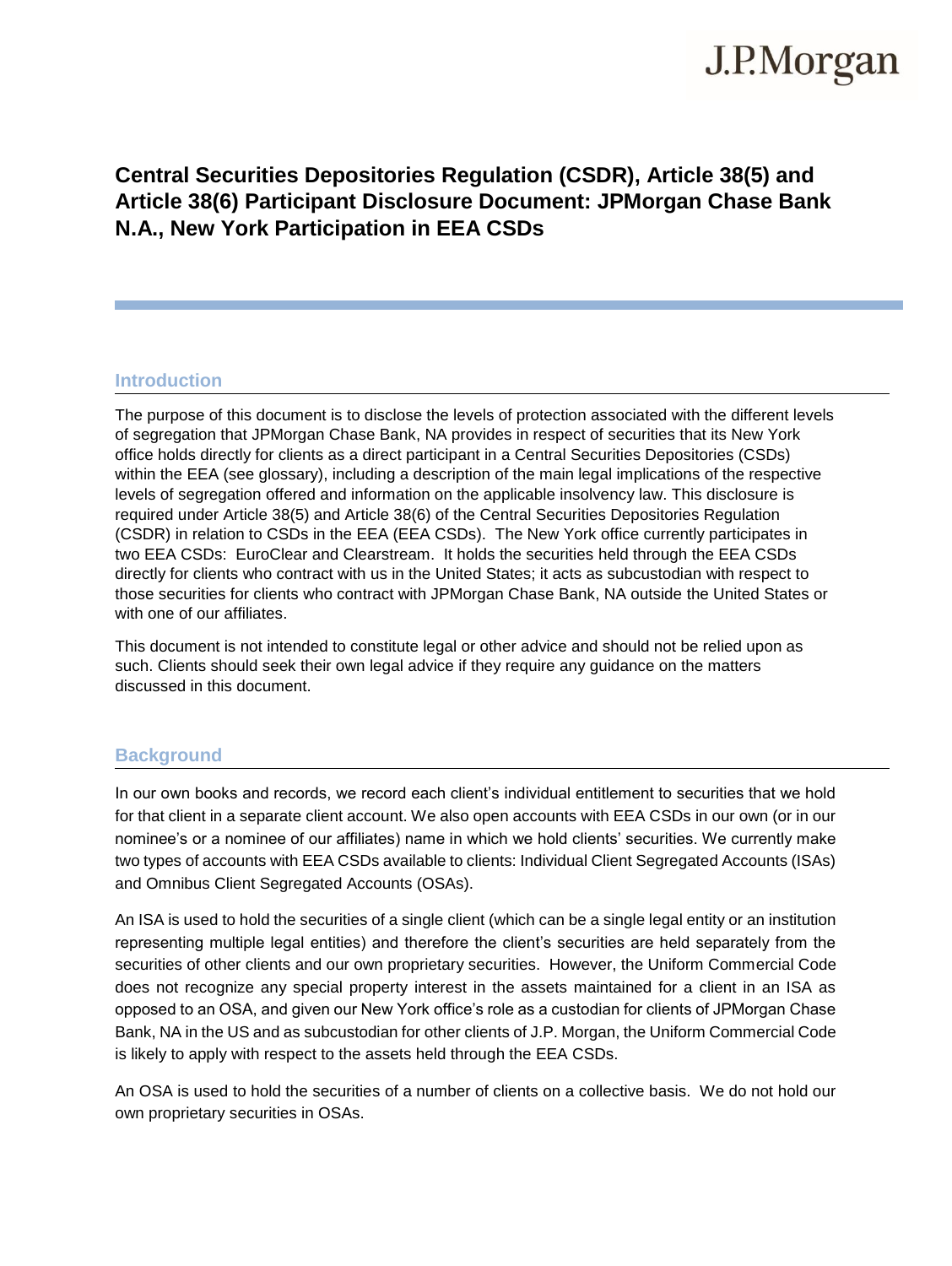# J.P.Morgan

### **Main legal implications of levels of segregation**

#### **Insolvency**

Clients' legal entitlement to the securities that we hold for them directly with EEA CSDs would not be affected by our insolvency, whether those securities were held in ISAs or OSAs.

The distribution of the securities in practice on an insolvency would depend on a number of factors, the most relevant of which are discussed below.

#### *Application of U.S. insolvency law*

Were we to become insolvent, our insolvency proceedings would take place in the United States of America and be governed by U.S. insolvency law. Specifically, if we held customer assets at the time of our insolvency, then our insolvency proceedings would be governed by the FDIA (see glossary) or by the Dodd-Frank Orderly Liquidation Authority (see glossary). In a FDIA proceeding, the FDIC acts as the receiver for the failed bank. It succeeds to the assets of the entity and either transfers those assets to a bridge bank which it creates, sells the assets to another banking entity or liquidates and distributes the assets to creditors. As receiver, the FDIC succeeds to only the assets that the failed bank owns and not to securities which it holds as custodian. In a proceeding under the Dodd-Frank Orderly Liquidation Authority, the FDIC would liquidate our assets and distribute them to customers and creditors with limited court oversight.

Under the Dodd-Frank Orderly Liquidation Authority, clients that are "customers" are entitled to file customer claims for securities that we hold on their behalf. Securities that we hold in Segregated Accounts for customers (including securities held at an EEA CSD) form part of our estate and are distributed to customers in satisfaction of their customer claims. Securities held for customers can also be sold by the trustee or receiver to generate cash for distribution to customers. Property held in Segregated Accounts is not available for distribution to general creditors unless all customer claims have been satisfied. (If a Segregated Account is subject to a lien that is permitted under applicable law, such as the lien that an EEA CSD is permitted to impose for custodial and administrative fees arising in connection with Segregated Accounts, then the secured creditor is permitted to satisfy such lien before turning the remaining assets over to the trustee or liquidator for distribution to customers).

Customers may be required to make a claim in the event of our insolvency in respect of securities held by us. Such claims may be satisfied pro rata from the pool of available cash and securities held in Segregated Accounts regardless of whether such property is held in an OSA or an ISA. Because the treatment of securities held in ISAs is identical to the treatment of securities held in OSAs under U.S. insolvency law, there is no legal benefit under U.S. insolvency law to a customer's securities being in ISAs, as opposed to OSAs. The distribution of securities in practice on an insolvency would depend on a number of factors.

#### **Shortfalls**

If there were a shortfall between the number of securities that we are obliged to deliver to clients and the number of the same securities that we hold on their behalf (a Shortfall), this could result in fewer securities than clients are entitled to being returned to them in the event of our insolvency.

CSDR Articles 38(5) and 38(6) Participant Disclosure Document, JPMorgan Chase Bank N.A.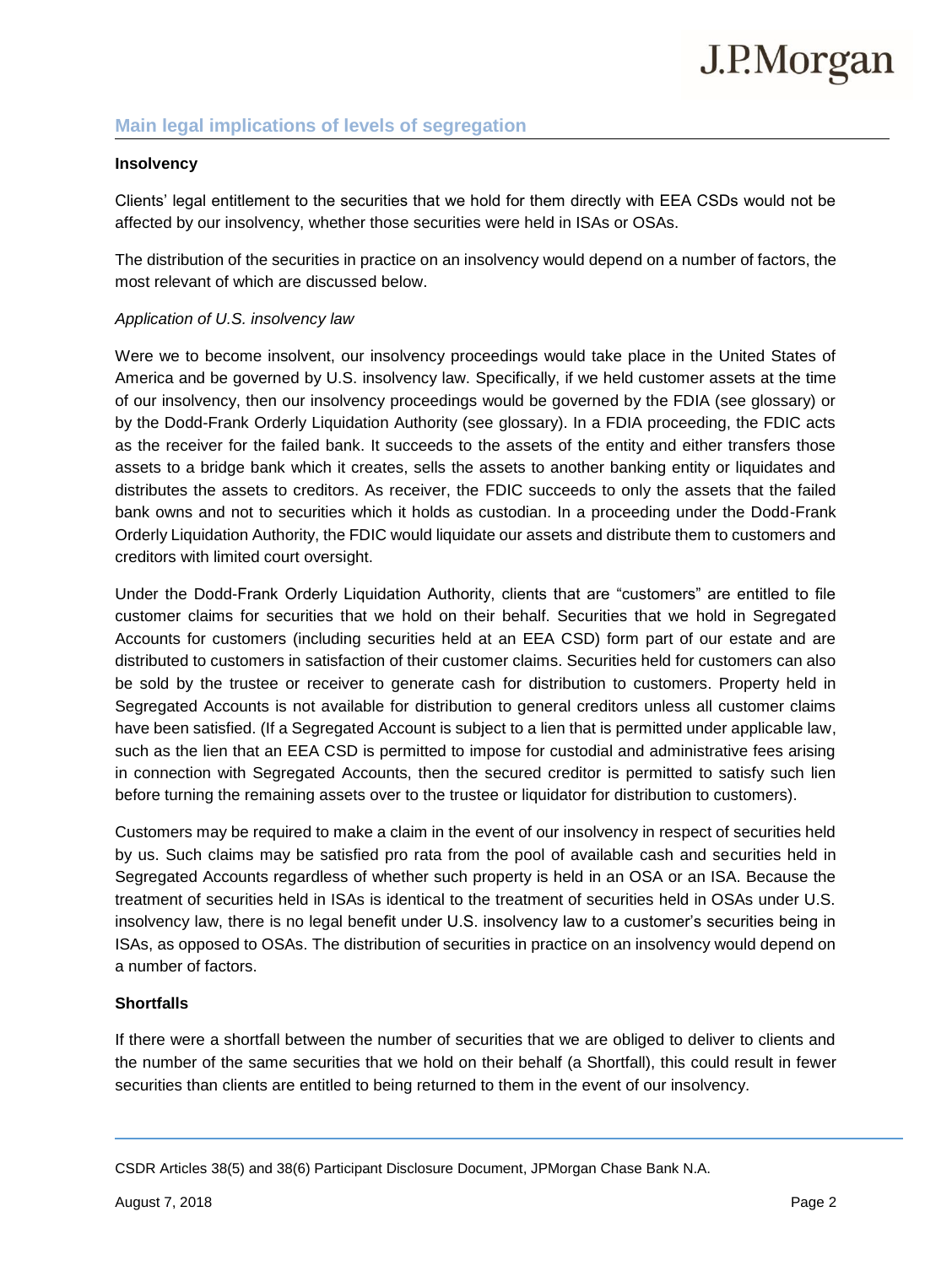#### *How a Shortfall may arise*

A Shortfall could arise for a number of reasons including as a result of administrative error, intraday movements or counterparty default following the exercise of rights of reuse.

We do not permit clients to make use of or borrow securities belonging to other clients for intra-day settlement purposes, even where the securities are held in an OSA, in order to reduce the chances of a Shortfall arising as a result of the relevant client failing to meet its obligations to reimburse the OSA for the securities used or borrowed.

#### *Treatment of a Shortfall*

As noted above, the Uniform Commercial Code does not recognize any special property interest in the assets maintained for a client in an ISA as opposed to an OSA. Accordingly, J.P. Morgan understands that in the case of a Shortfall on accounts subject to the Uniform Commercial Code, the Shortfall likely would be shared among all affected clients on a pro rata basis – regardless of whether the securities are held through an ISA or an OSA at an EEA CSD.. Therefore, a client may be exposed to a Shortfall even where securities have been lost in circumstances which are completely unrelated to that client.

In these circumstances, clients could be exposed to the risk of loss on our insolvency. Additionally, it may be a time consuming process to confirm each client's entitlement. This could give rise to delays in returning securities and initial uncertainty for a client as to its actual entitlement on an insolvency. Ascertaining clients' entitlements could also give rise to the expense of litigation, which might be paid out of clients' securities.

#### *Security interests*

#### *Security interest granted to third party*

Security interests granted over clients' securities could have a different impact in the case of ISAs and OSAs.

Where a client purported to grant a security interest over its interest in securities held in an OSA and the security interest was asserted against the EEA CSD with which the account was held, there could be a delay in the return of securities to all clients holding securities in the relevant account, including those clients who had not granted a security interest, and a possible Shortfall in the account. However, in practice, we would expect that the beneficiary of a security interest over a client's securities would perfect its security by notifying us rather than the relevant EEA CSD and would seek to enforce the security against us rather than against such EEA CSD, with which it had no relationship. We would also expect EEA CSDs to refuse to recognise a claim asserted by anyone other than ourselves as account holder.

#### *Security interest granted to EEA CSD*

Where the EEA CSD benefits from a security interest over securities held for a client, there could be a delay in the return of securities to a client (and a possible Shortfall) in the event that we failed to satisfy our obligations to the EEA CSD and the security interest was enforced. This applies whether the securities are held in an ISA or an OSA. However, in practice, we would expect that an EEA CSD would first seek recourse to any other J.P. Morgan assets which may include securities held in our own

CSDR Articles 38(5) and 38(6) Participant Disclosure Document, JPMorgan Chase Bank N.A.